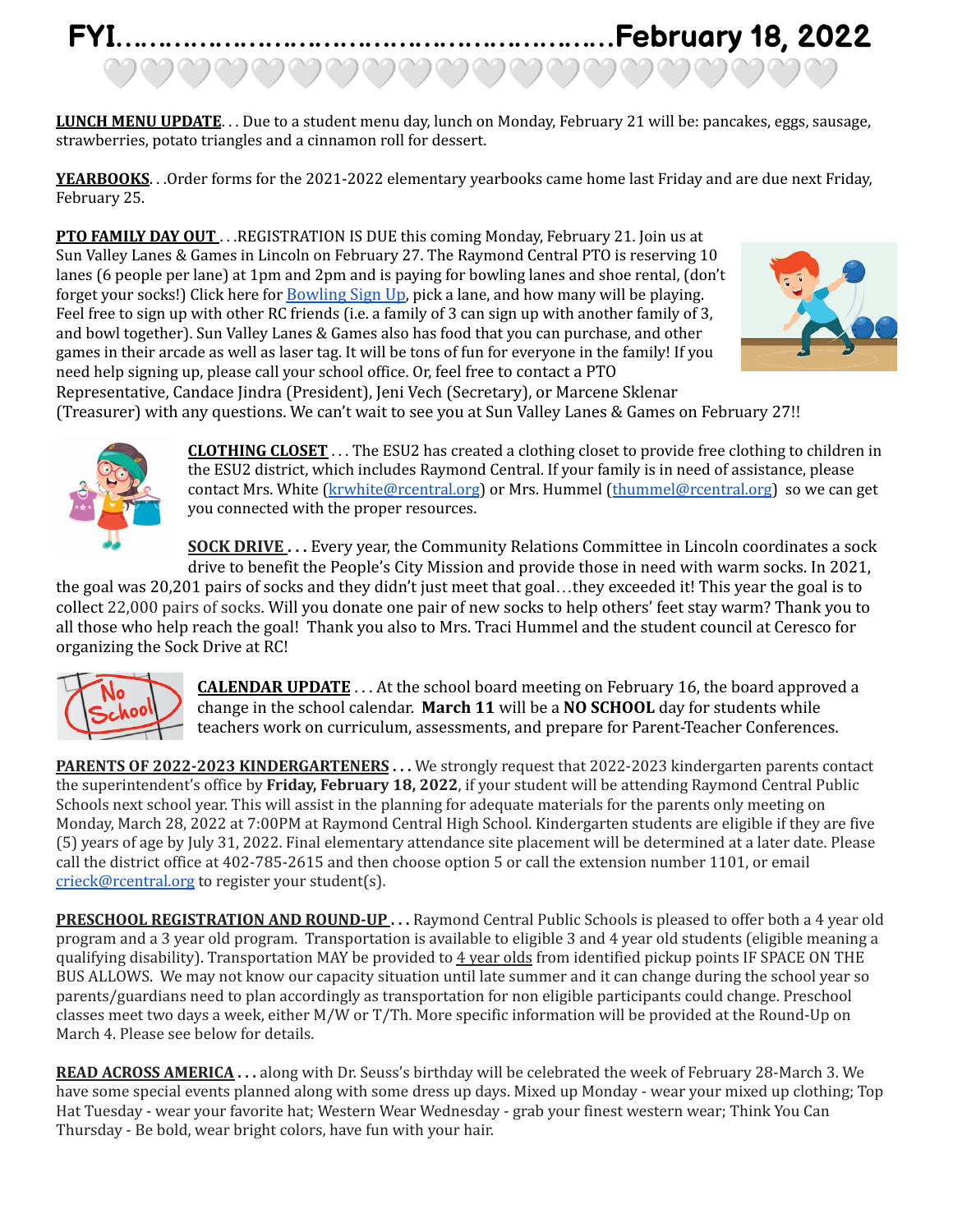**FUNDRAISER**. . .Raymond Central PTO will be conducting a fundraiser during the dates of March 2 - March 16. Watch for more information to be sent home with students. The fundraiser will have online ordering to purchase Senegence and/or EPICURE. PTO fundraisers help support the school activities, such as field trips, school programs, treats and snacks. The PTO appreciates your support!

For EPICURE go to Candacelindra.Epicure.Com For Senegence go to <https://senesite.senegence.com/jenivech>

**PTO MEETING . . .** The next PTO meeting will be Tuesday, March 1 at 7:00PM at the Hot Spot by Raymond. We hope to see you there!

**PTO ON SOCIAL MEDIA** . . .Don't forget to check the PTO Facebook page for current events and information. A strong and active PTO is a key contributing factor to the success of our students.

**Upcoming Dates . . . February 21 - President's Day February 22 - George Washington's Birthday February 28 - March 3 - Read Across America Week March 1 - PTO Meeting at the Hot Spot by Raymond March 1 - Nebraska's birthday March 4 - No School March 11 - No School**